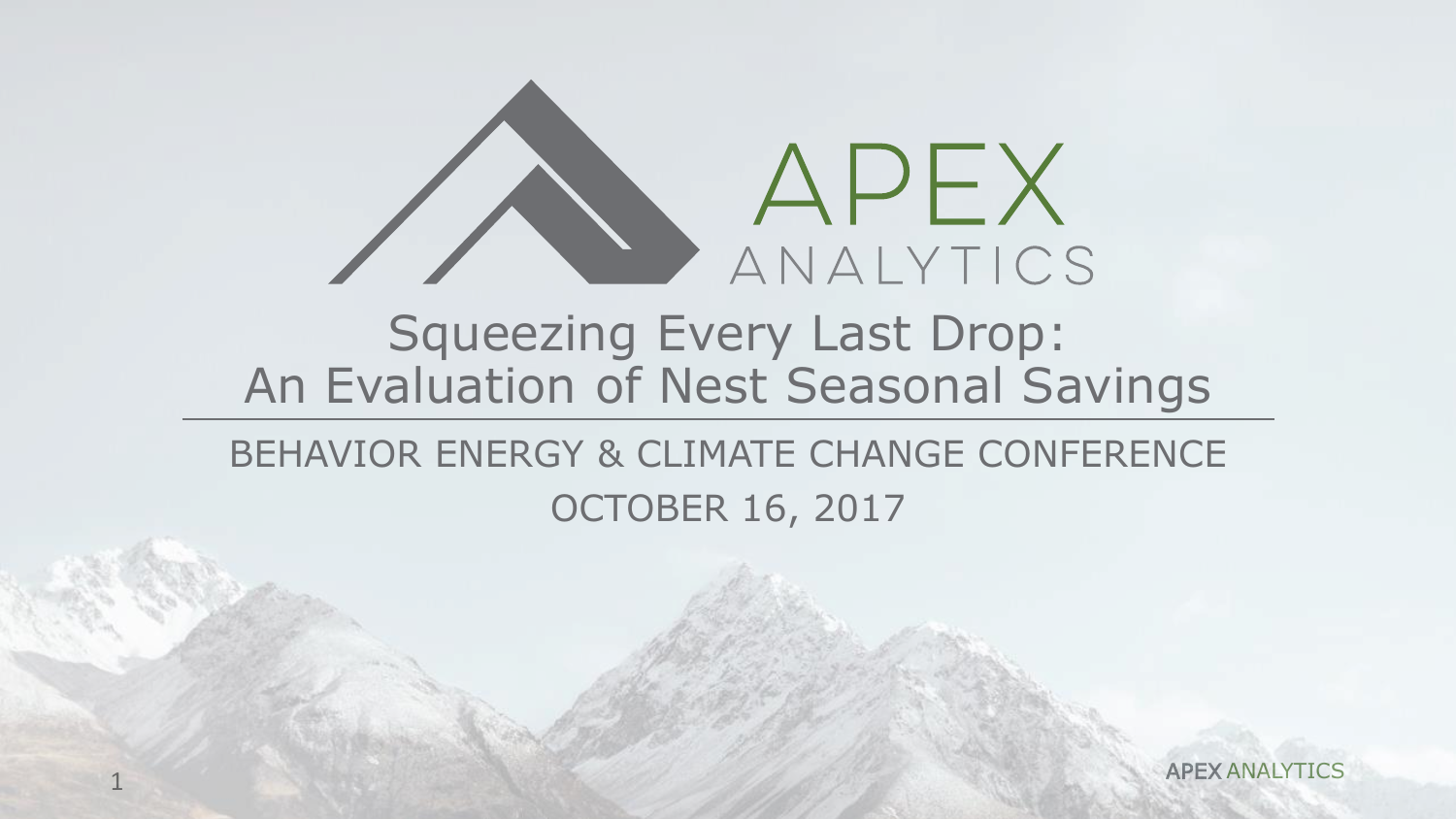

Scott Dimetrosky and Maegan McKee, Apex Analytics Dan Rubado, Energy Trust of Oregon Jesse Smith and Steve Morris, Demand Side Analytics Michael Blasnik, Nest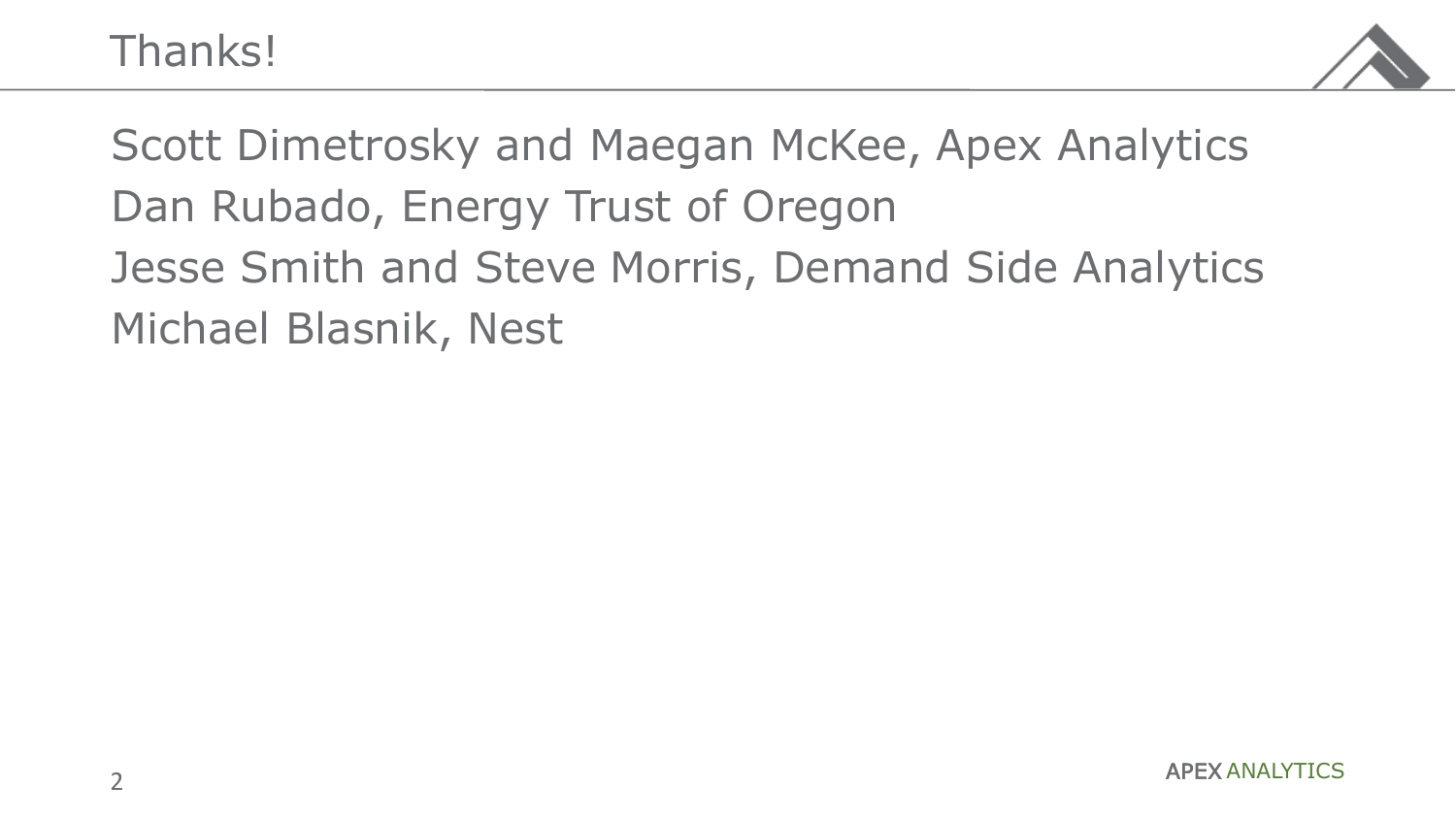### SEASONAL SAVINGS BACKGROUND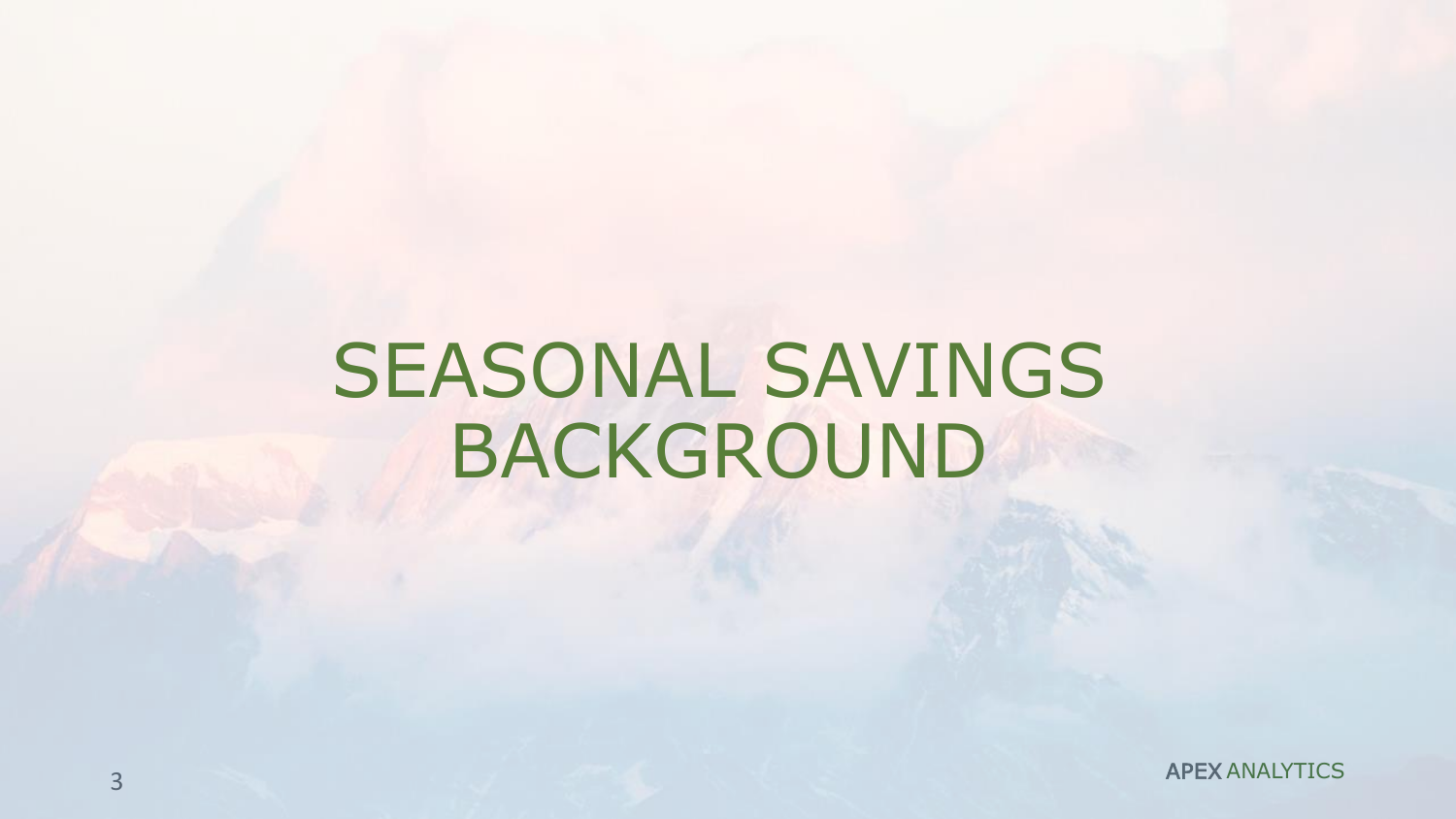

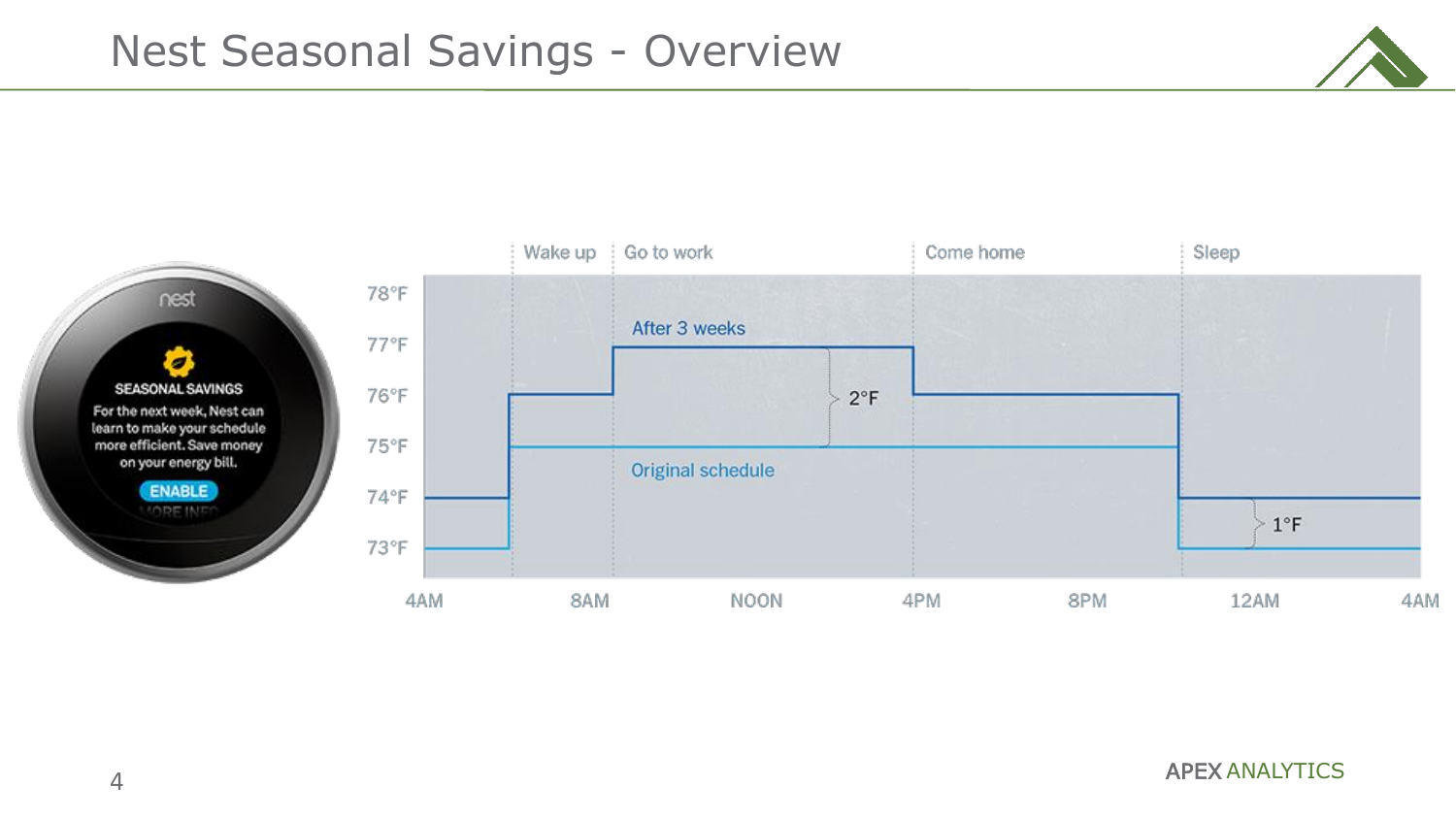#### Nest Seasonal Savings - Origination

nest



**Øthe ONION Marital Frust** 

v

 $\sim$ 

DULUTH, MN-0 their marital frust



The medium through resentment is channe

money. That won

cite temperature control as a primary source of arguments, with 42 percent of men MIN 42 person<br>Minitting to having turned

smart thermostat, which thanks to its "simple shedule," blends into t

CONNECTED, HOM

**CHAPTER 2** 

**Is This** 

the End of

**Couple's** 

**Therapy?** 

#### **igh Thermostat**

nt, Carl and Barb Kulick channeled inual-control thermostat Monday.

ard Carl scream when he saw I turned aid the understimulated, affectionwas chilly, and our grandson Cory was on for a 4-year-old boy to fel Marital Frustration there? I didn't think so, but apparently, ere thinks there is."

vith Carl's long-standing rule that the ay securely in the "off" position until se of it could be interpreted as an act of

turn it on yet," said Carl, 64, who for 25 affordable and easy-to-uspected that his wife had an affair with smart thermostat, which<br>requires zero programmin bury in 1981. "It's a goddamn waste of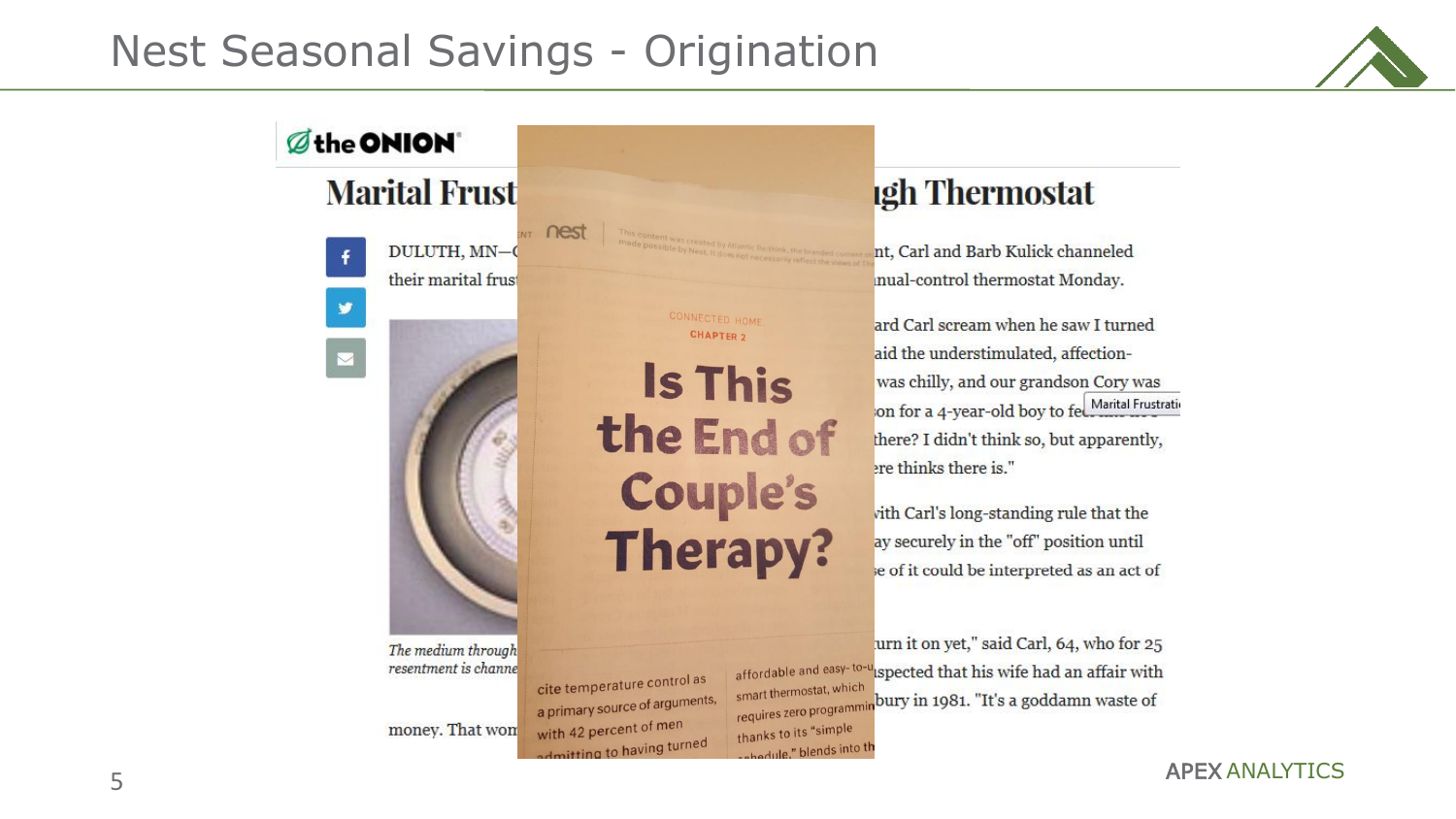

### Randomized Encouragement Design (RED) Randomized  $\rightarrow$  Analyzed

Two rollouts: summer (2016) and winter (2016/2017)

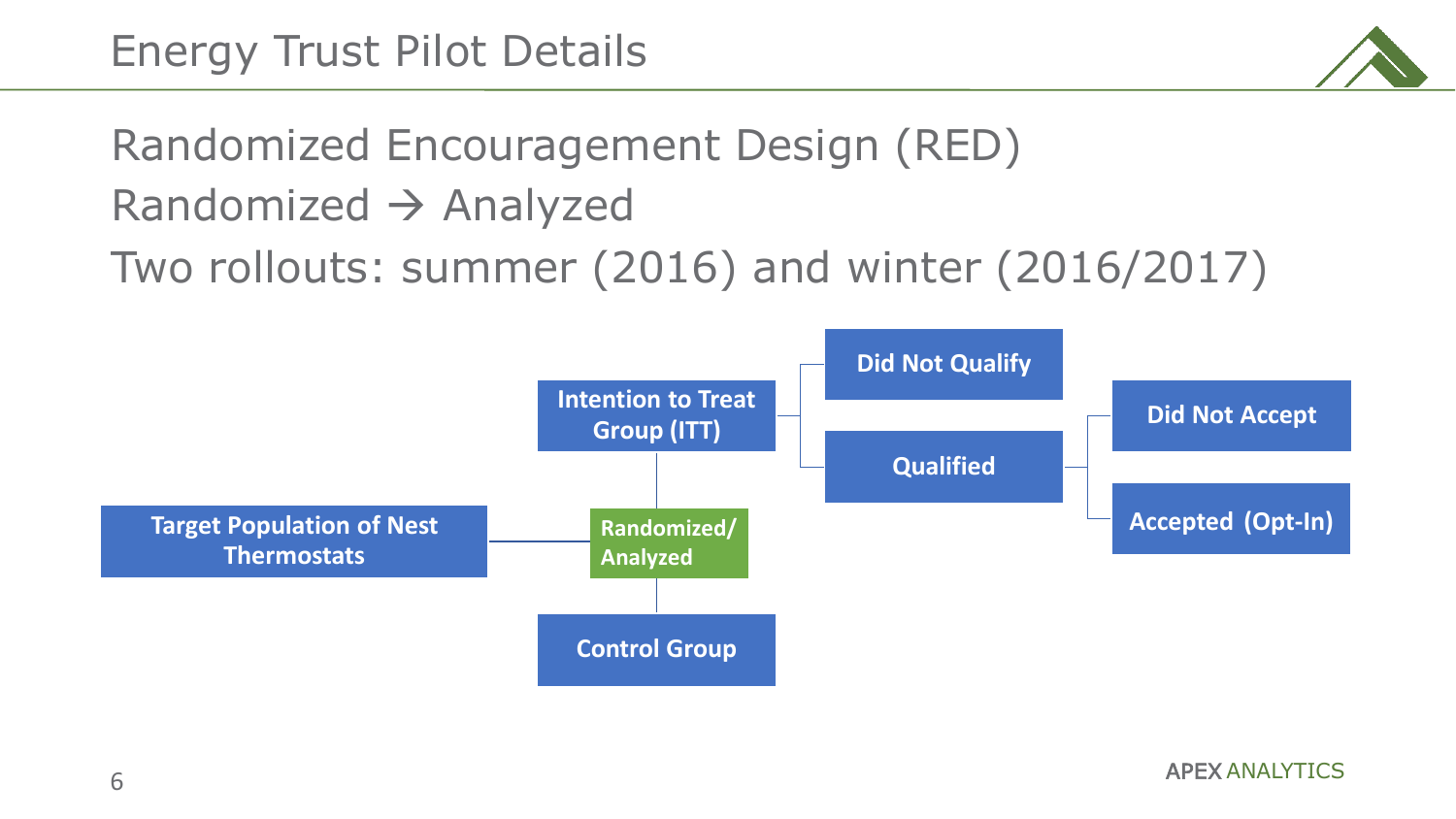#### Nest Seasonal Savings - Behavior



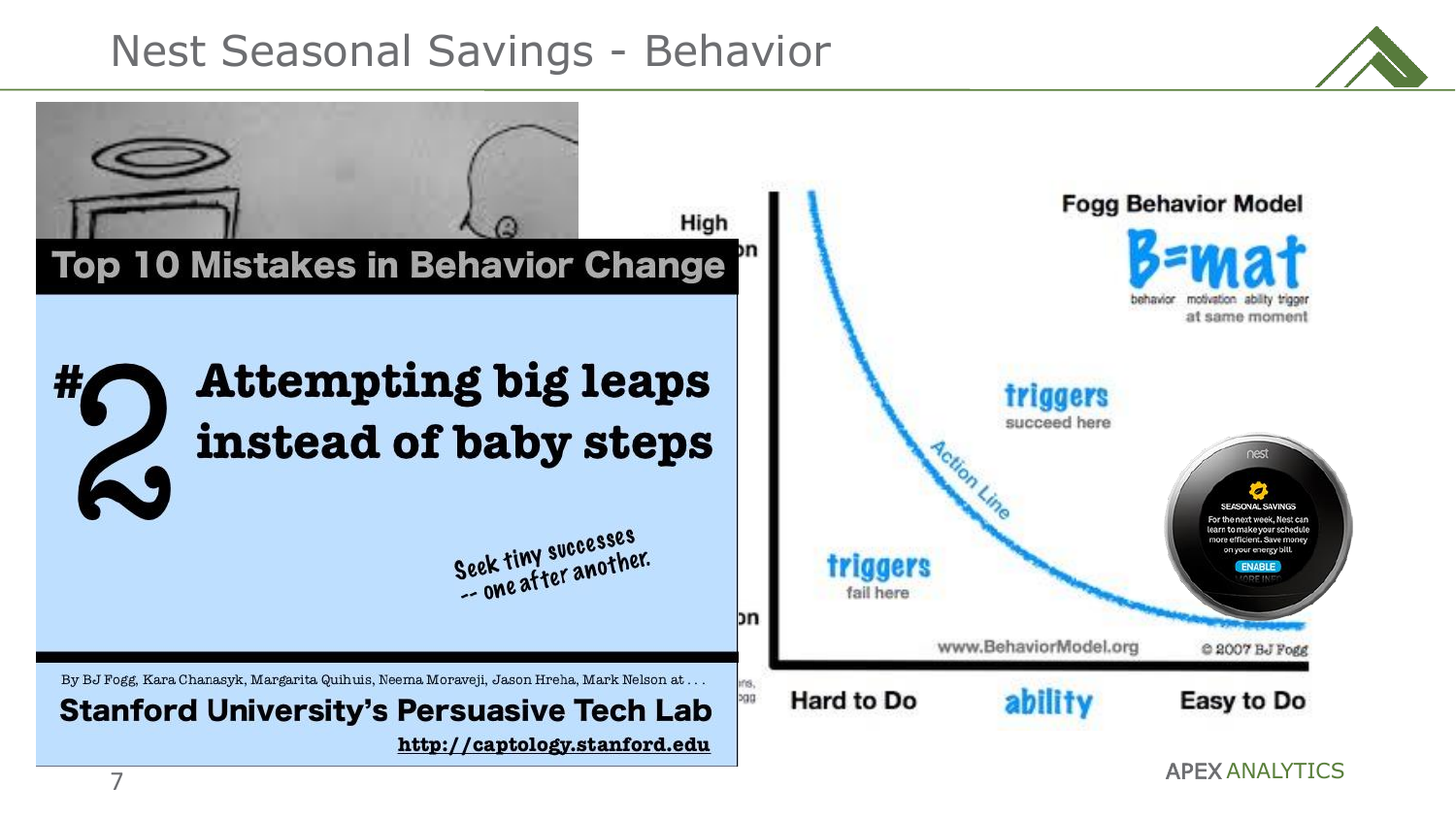## FINDING 1: A LOT OF PEOPLE OPTED-IN – AKA "PREACHING TO THE CHOIR"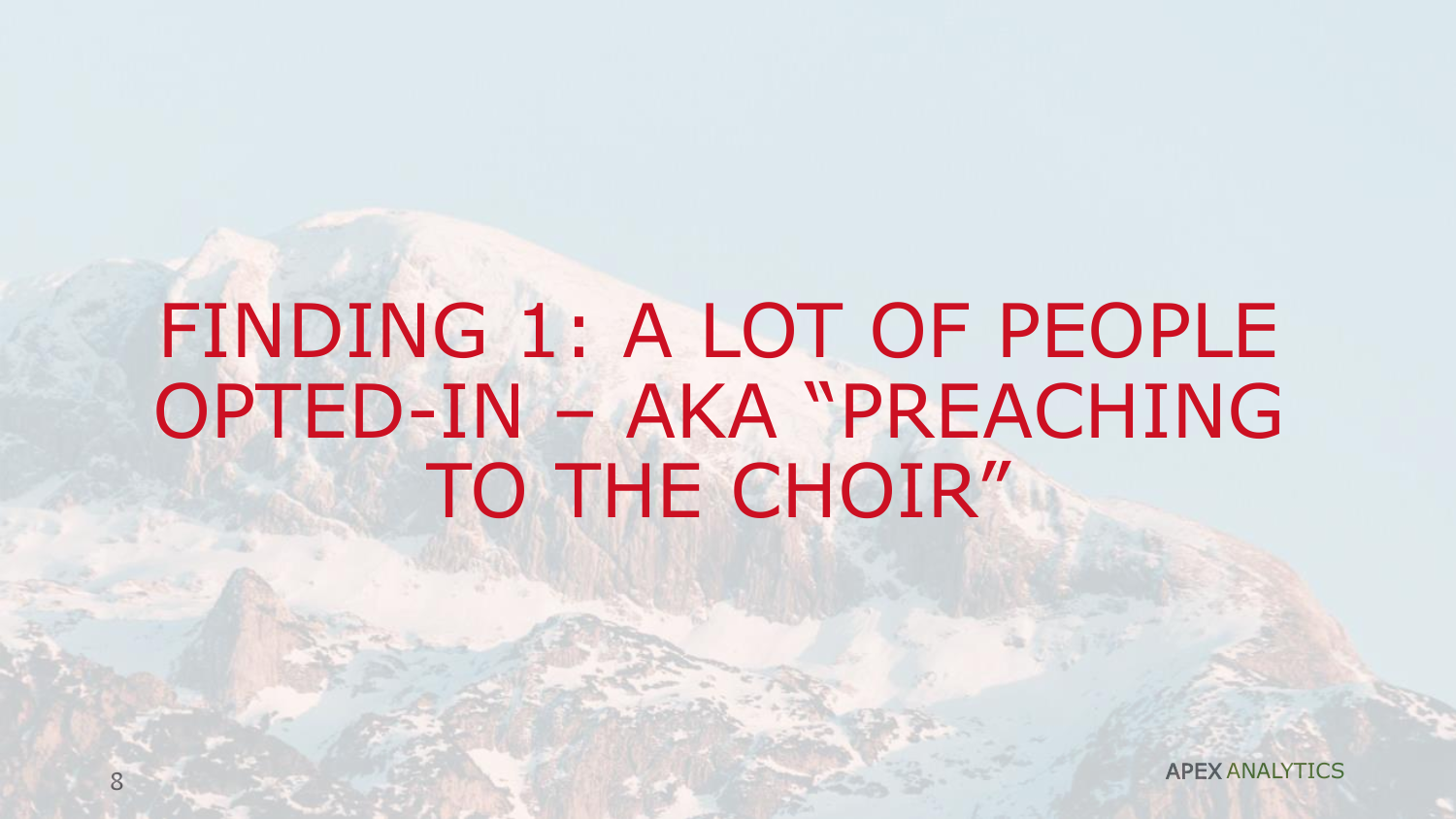

- **E** Consistently high opt-in rates  $\sim 80\%$
- **Attrition < 5% but** remained as opt-in group
- **· Summer: Low &** intermittent cooling load

| <b>Study Group</b>               |                 | <b>Summer</b> | <b>Winter</b> |
|----------------------------------|-----------------|---------------|---------------|
| Control                          |                 | 5,873         | 6,024         |
| <b>TH Group</b>                  |                 | 5,954         | 9,144         |
|                                  | Did Not Qualify | 2,459         | 579           |
|                                  | Did Not Accept  | 705           | 1,849         |
|                                  | Opt-in          | 2,790         | 6,716         |
| <b>Qualification Rate</b>        |                 | 59%           | 94%           |
| <b>Opt-In Rate Among Offered</b> |                 | 80%           | 78%           |
| <b>Effective Opt-In Rate</b>     |                 | 47%           | 73%           |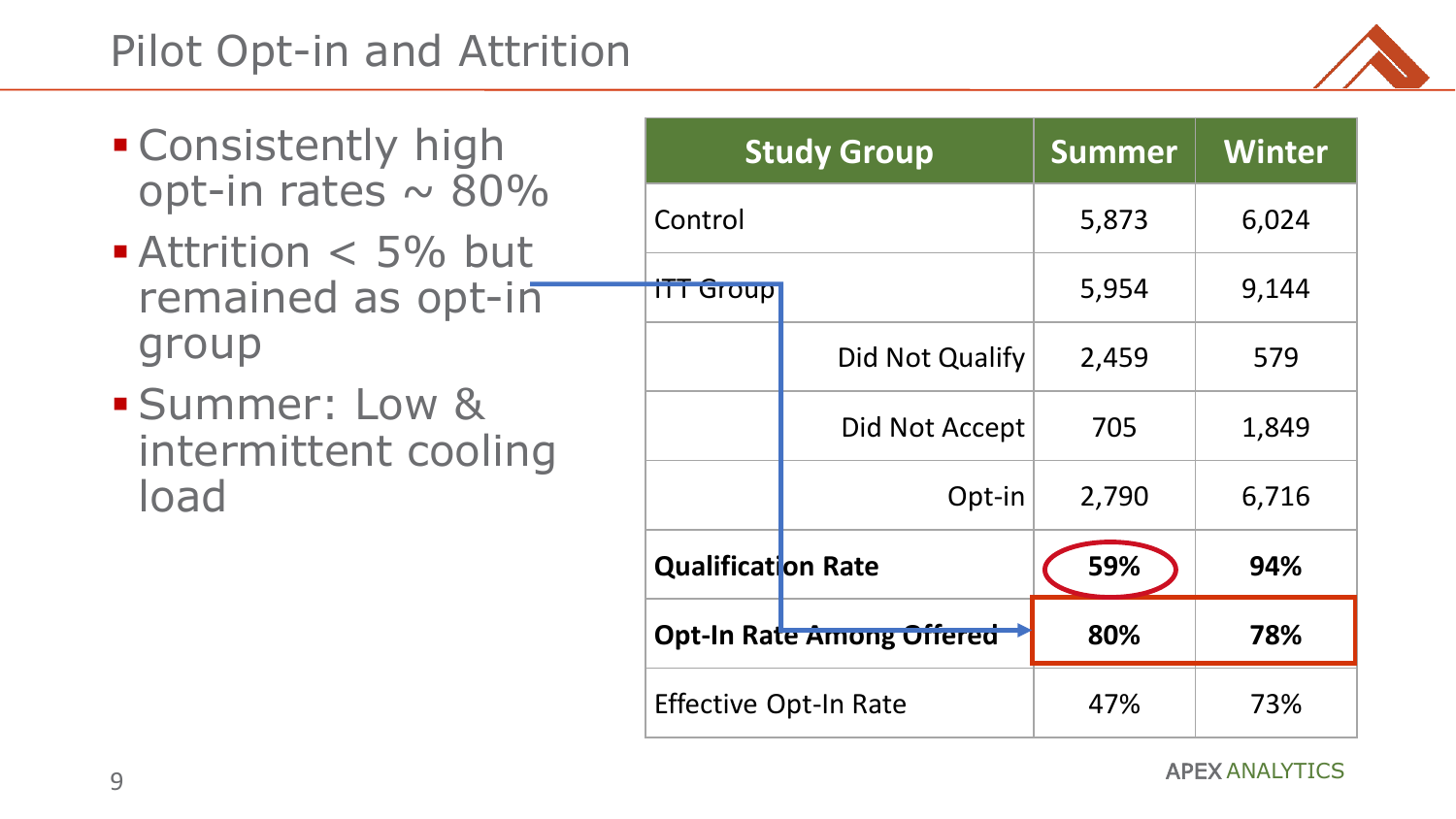## FINDING 2: BUT WE DIDN'T KNOW WHO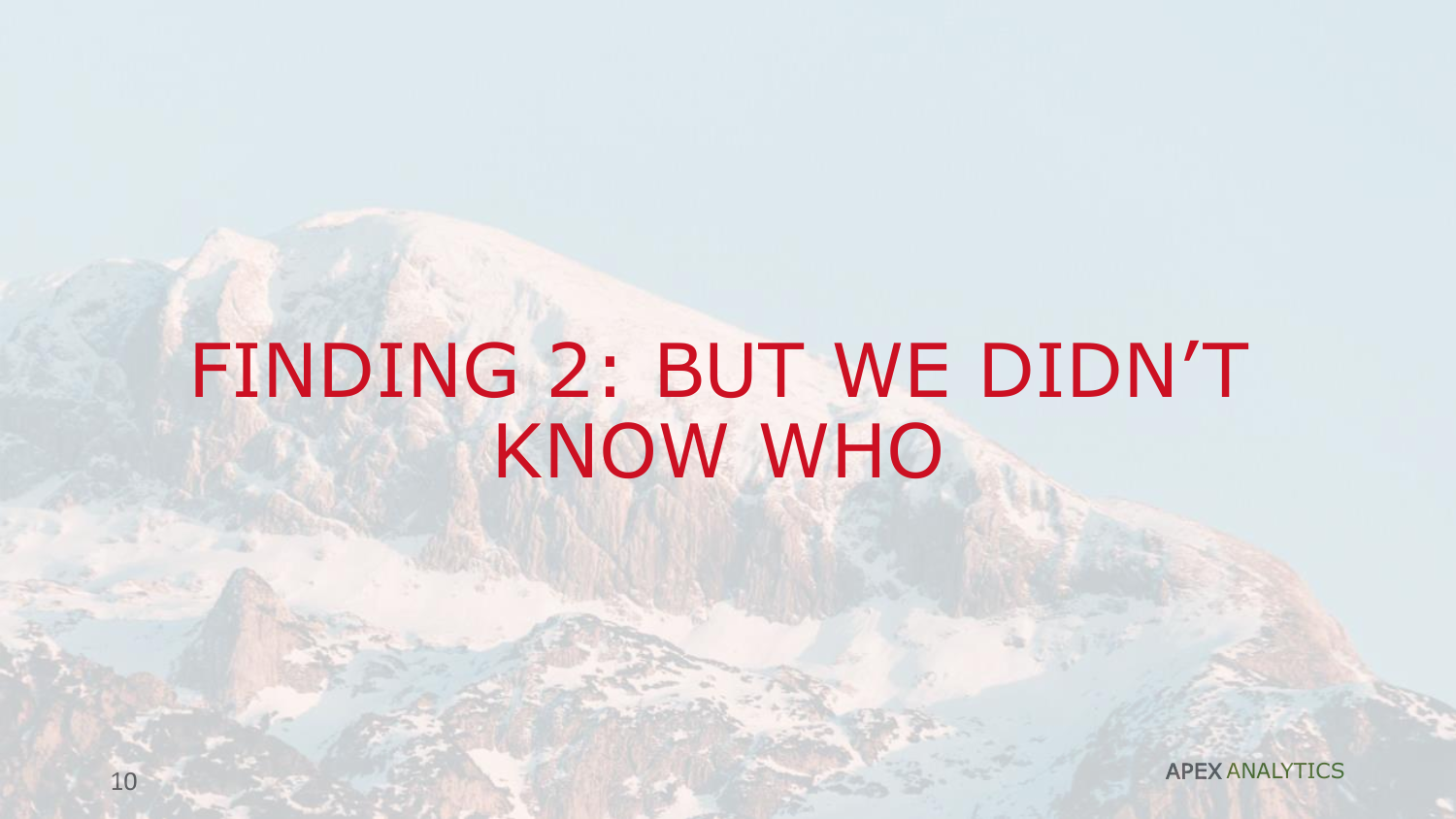

### $\blacksquare$  Pilot recruitment  $\rightarrow$  zip codes

**• No direct targeting of Energy Trust sponsor customers** 

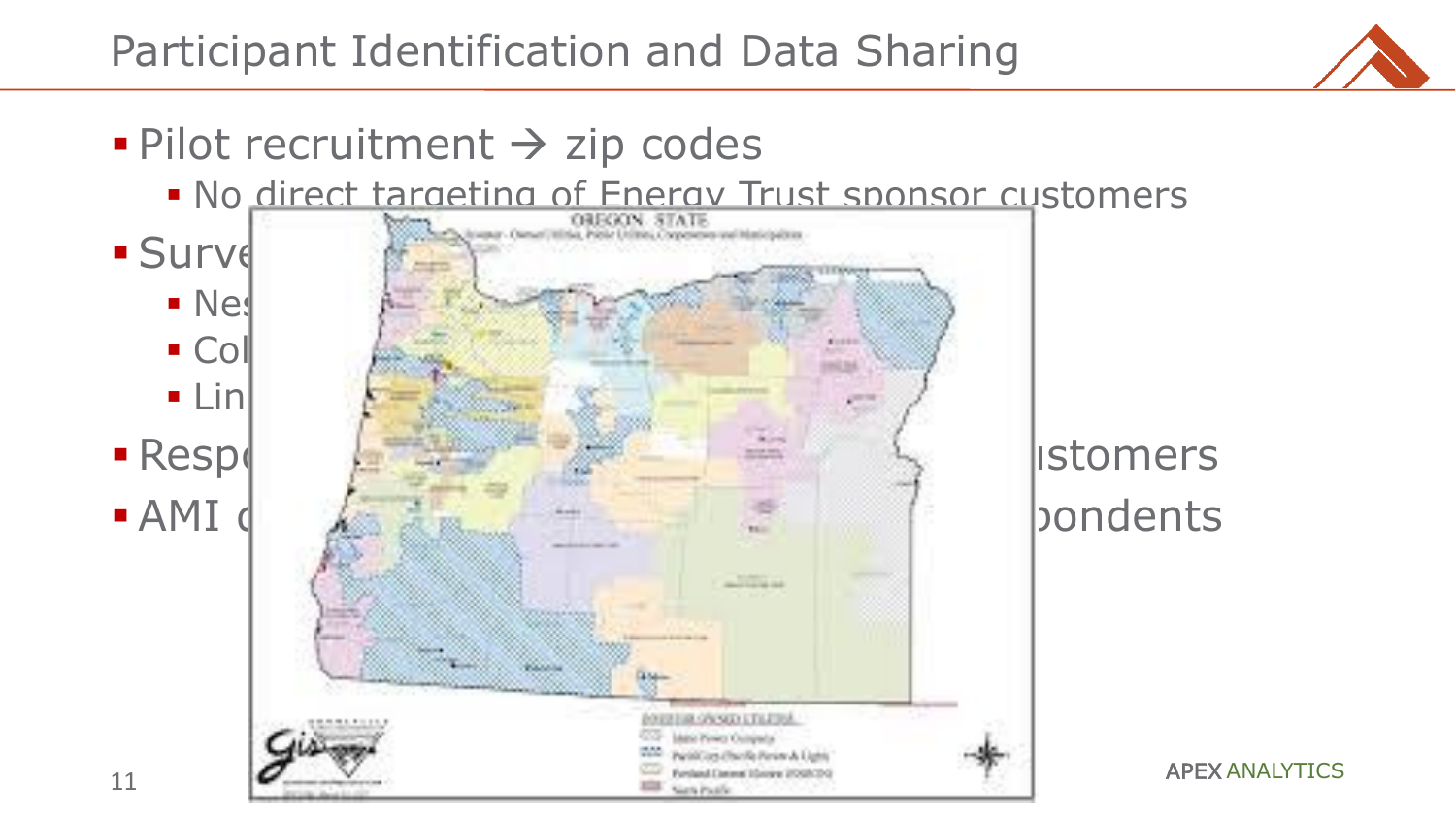## FINDING 3: OPT-INS HAD LOWER SATISFACTION AND COMFORT RELATIVE TO DEVICE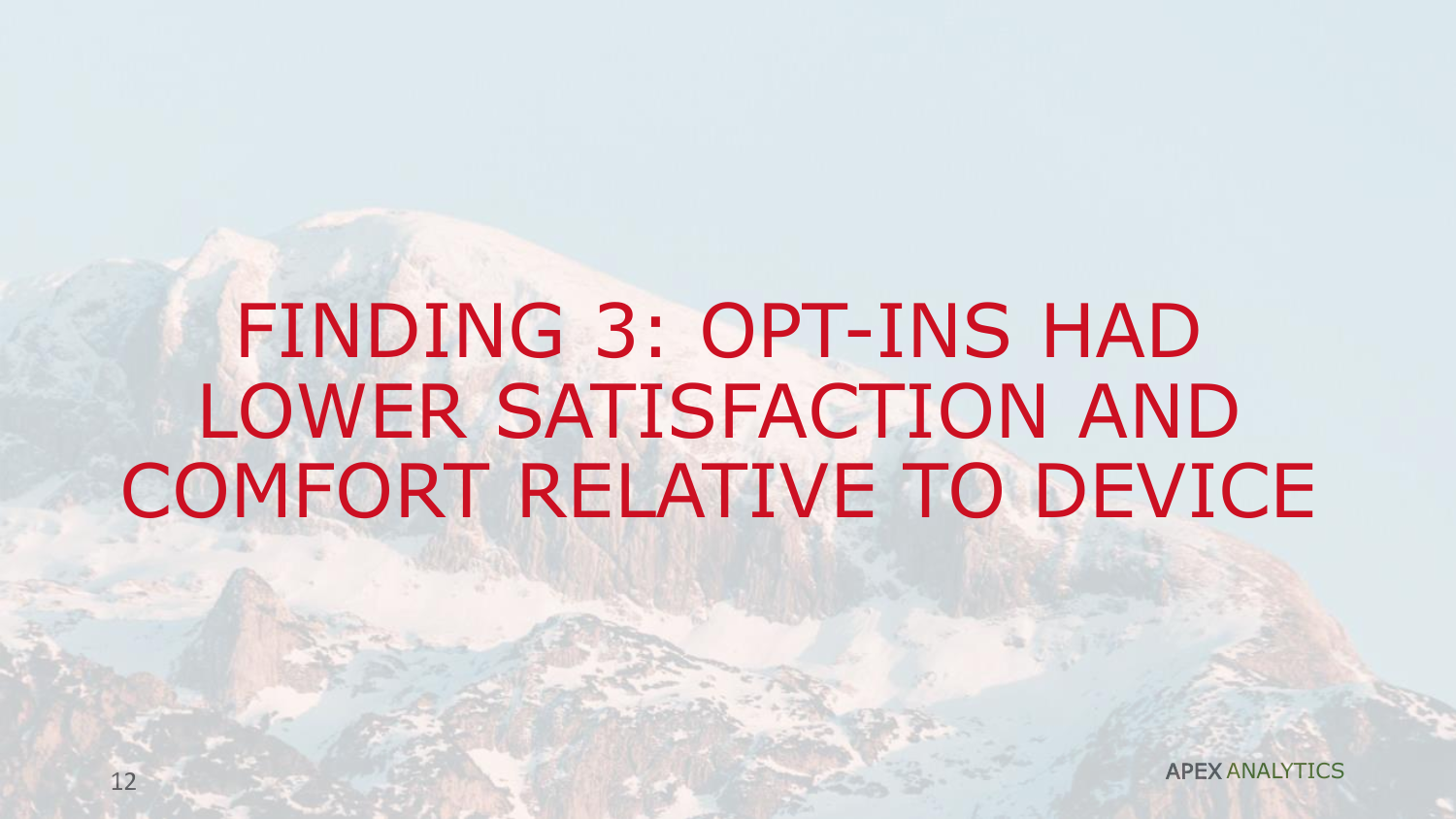#### Participant Feedback - Satisfaction





Seasonal Savings Overall Satisfaction **21%**

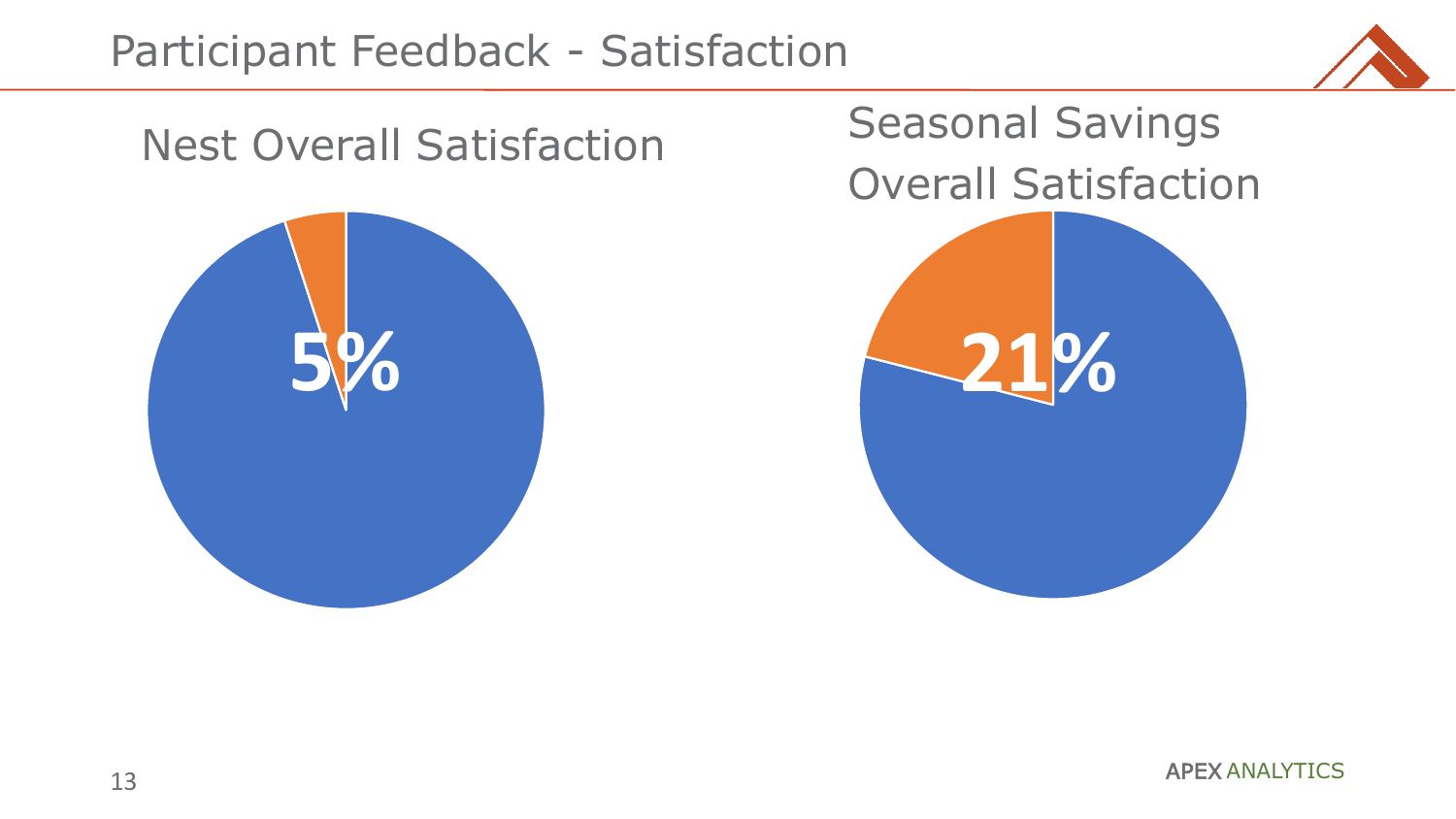

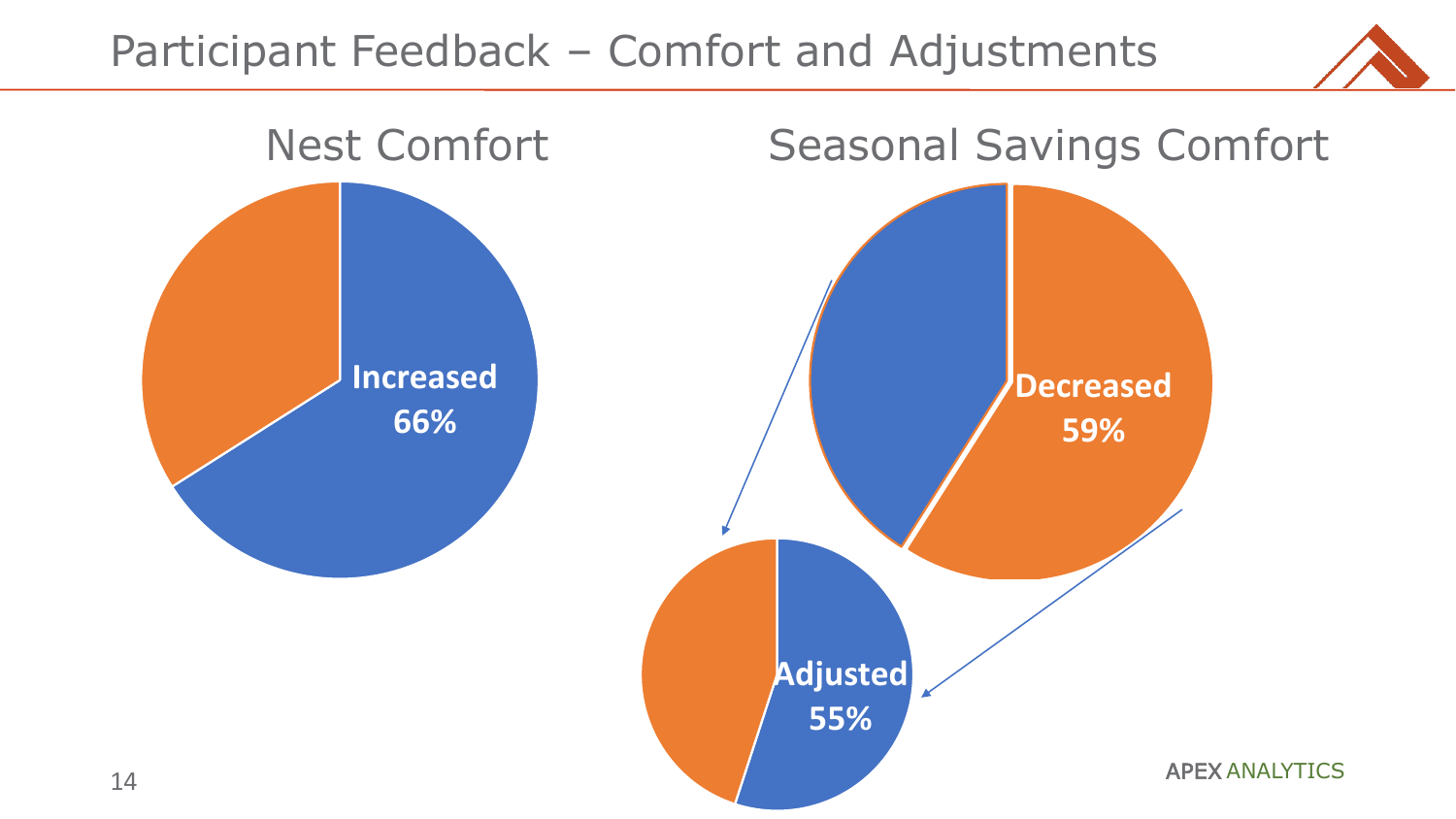### FINDING 4: DIFFERENCES USING SETPOINT VS RUNTIME FOR SAVINGS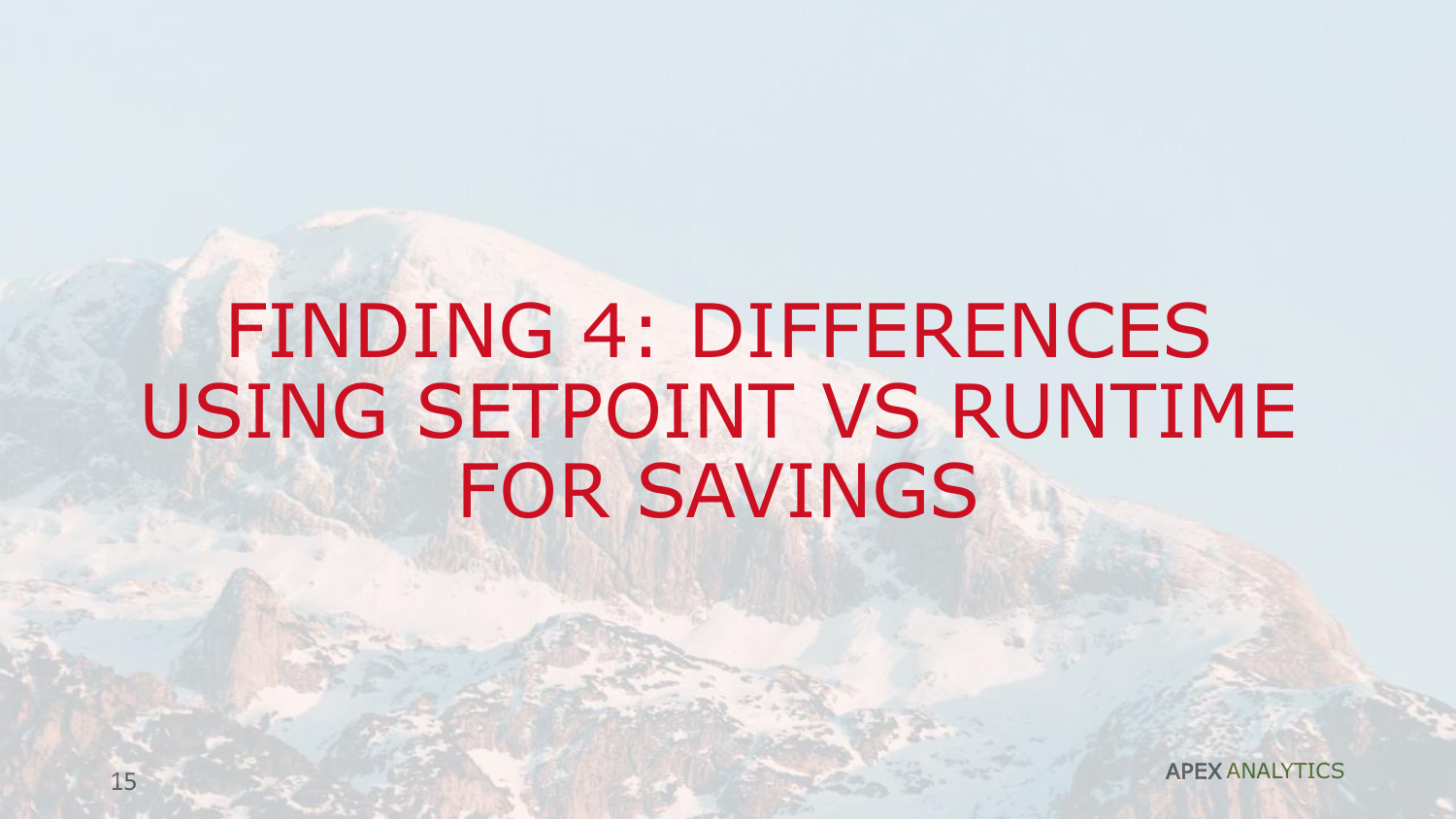- $\blacksquare$  Setpoint  $\rightarrow$  changes to thermostat
- $\blacksquare$  Runtime  $\rightarrow$  changes to system and energy use
- **Example 1 Nest used both for savings**

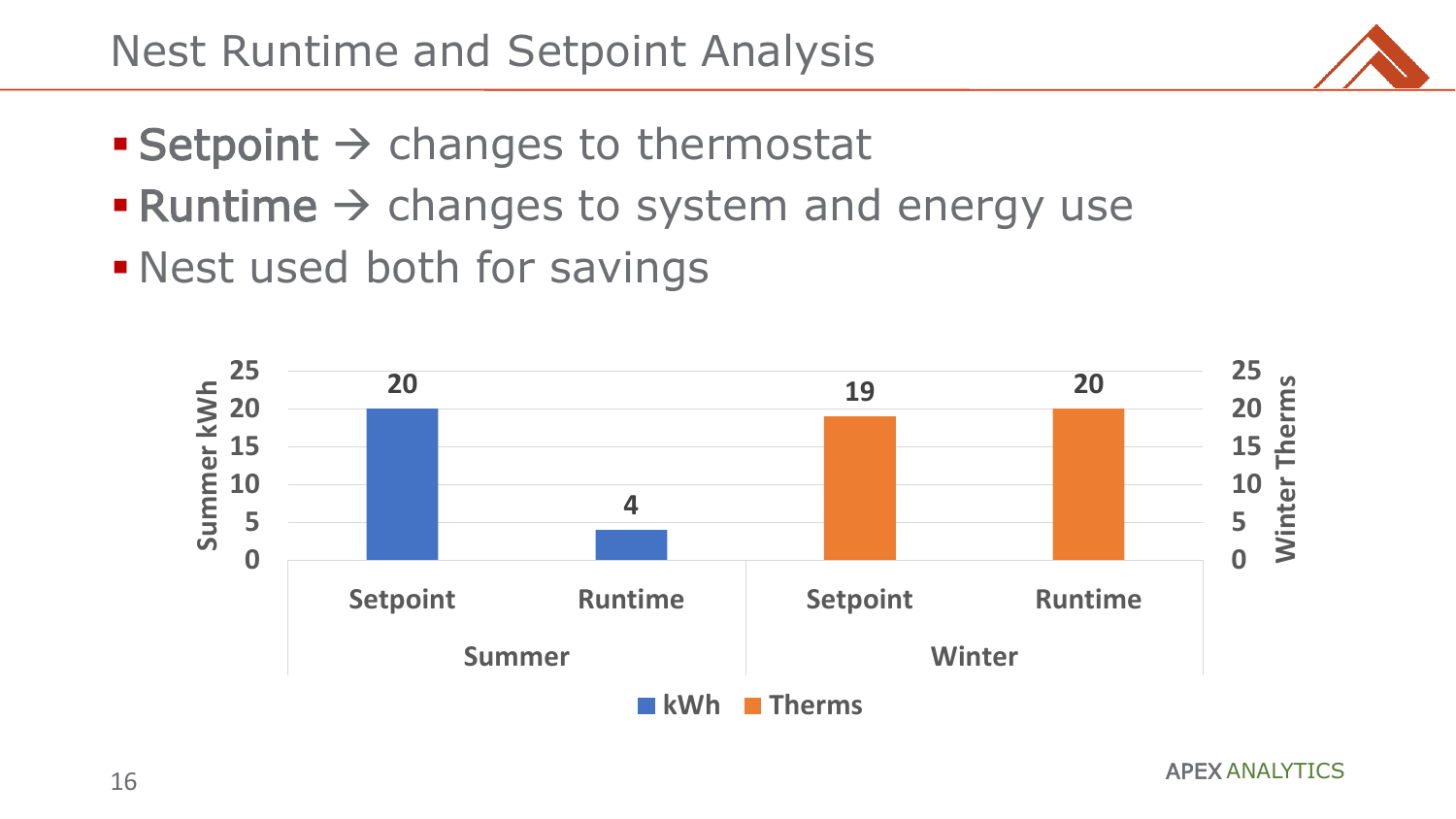## FINDING 5: BILLING ANALYSIS FINDINGS VERIFIED BUT CONSTRAINED BY SAMPLE SIZE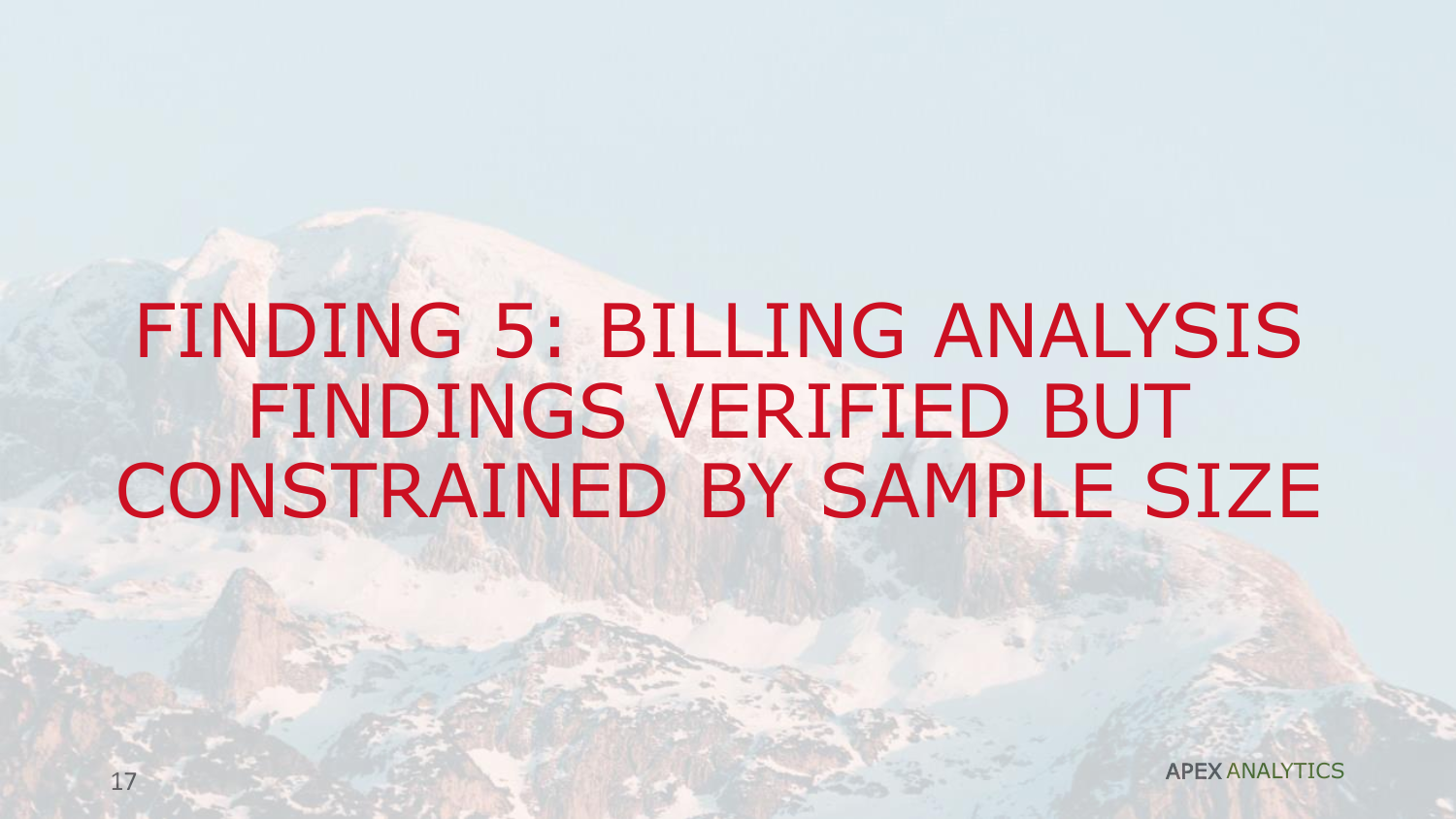

#### **• Summer season**

- **Example Field Temperate climate**
- **ELOW cooling and savings**
- **Billing data estimated cooling load (3 kW)**
- **Example 3 Heating season savings** 
	- $\blacksquare$  Validated runtime estimate ( $\sim$ 20 therms)
	- $\blacksquare$  But +/-  $\sim$  100%
- **Example 2** Cohort analysis was directional, not significant
- **.** Higher users did not show higher savings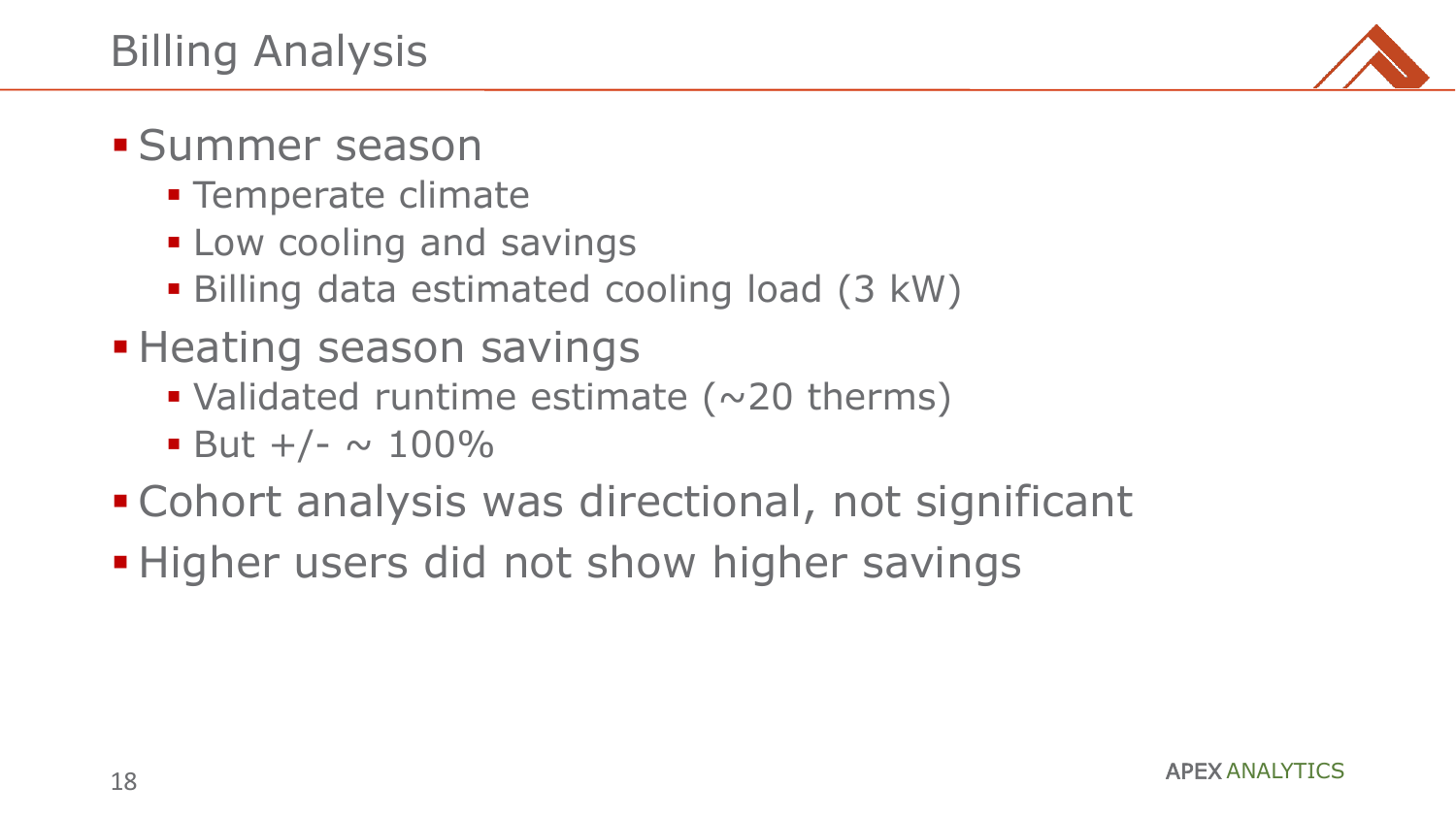## FINDING 6: PERSISTENCE ONLY ACROSS SINGLE SEASON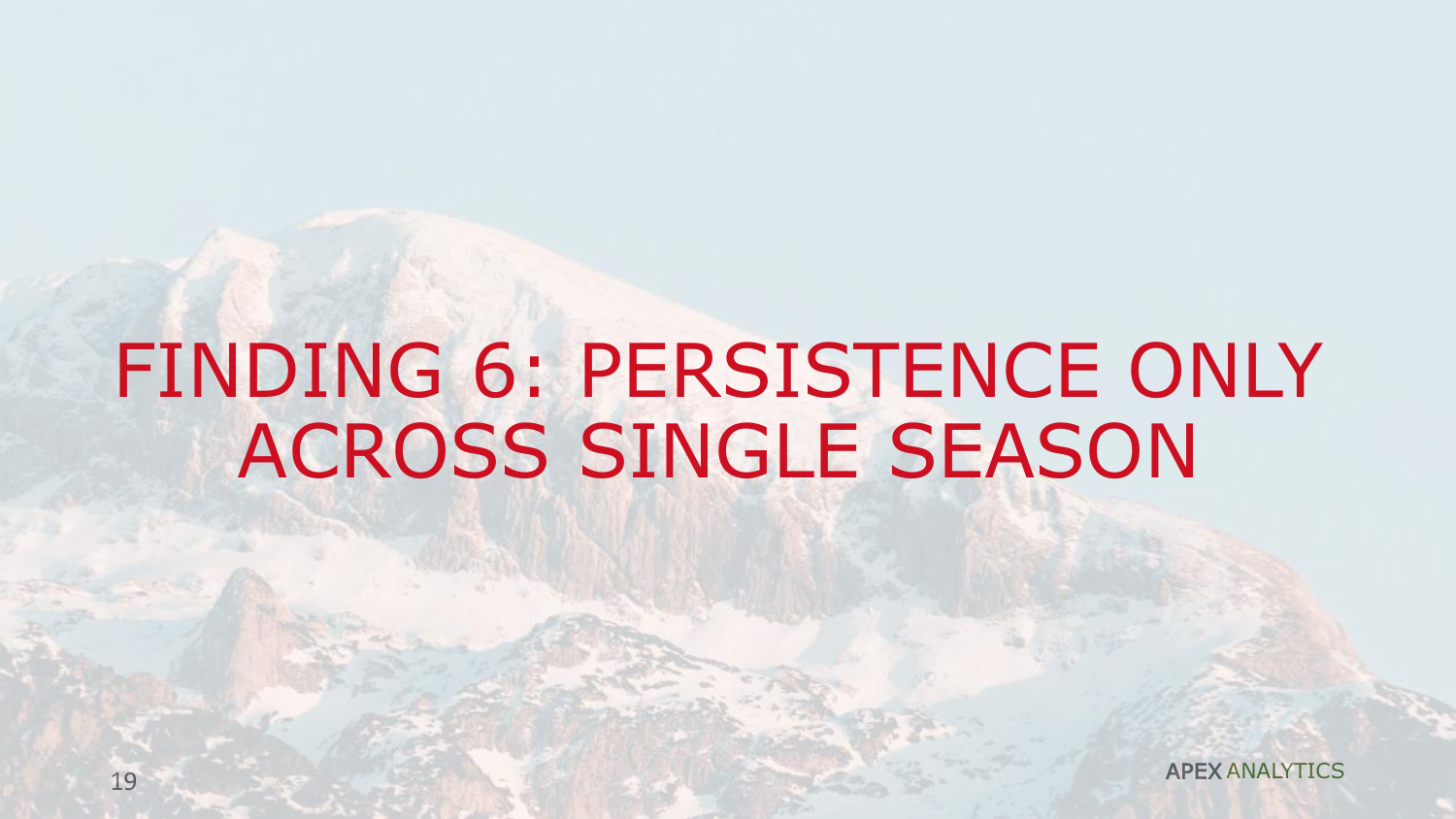

- **No savings** degradation for winter savings
- **ELonger time frame** required for > 1 year findings
- **Revisit analysis next** season – settings carryover

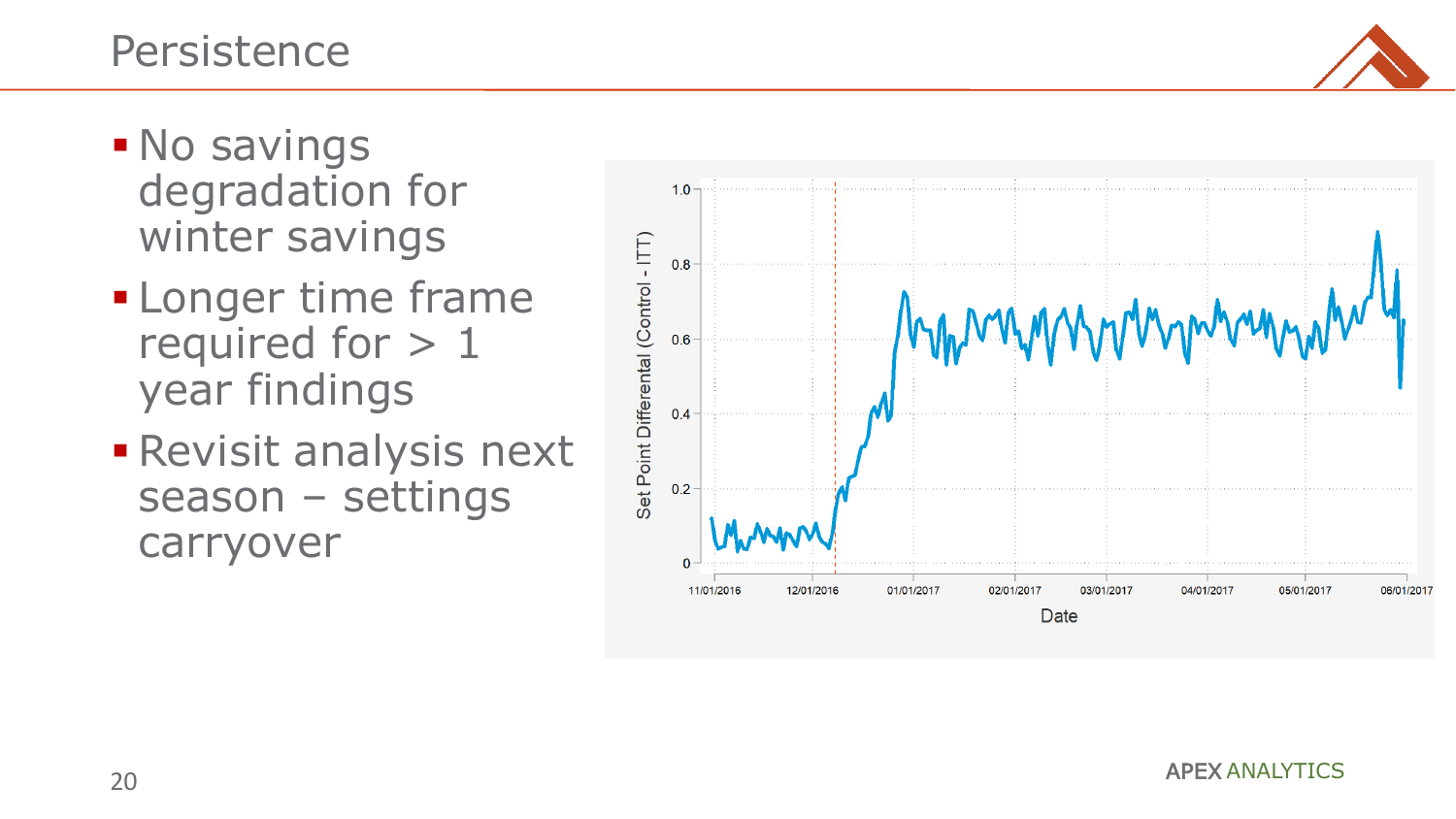# CLOSING REMARKS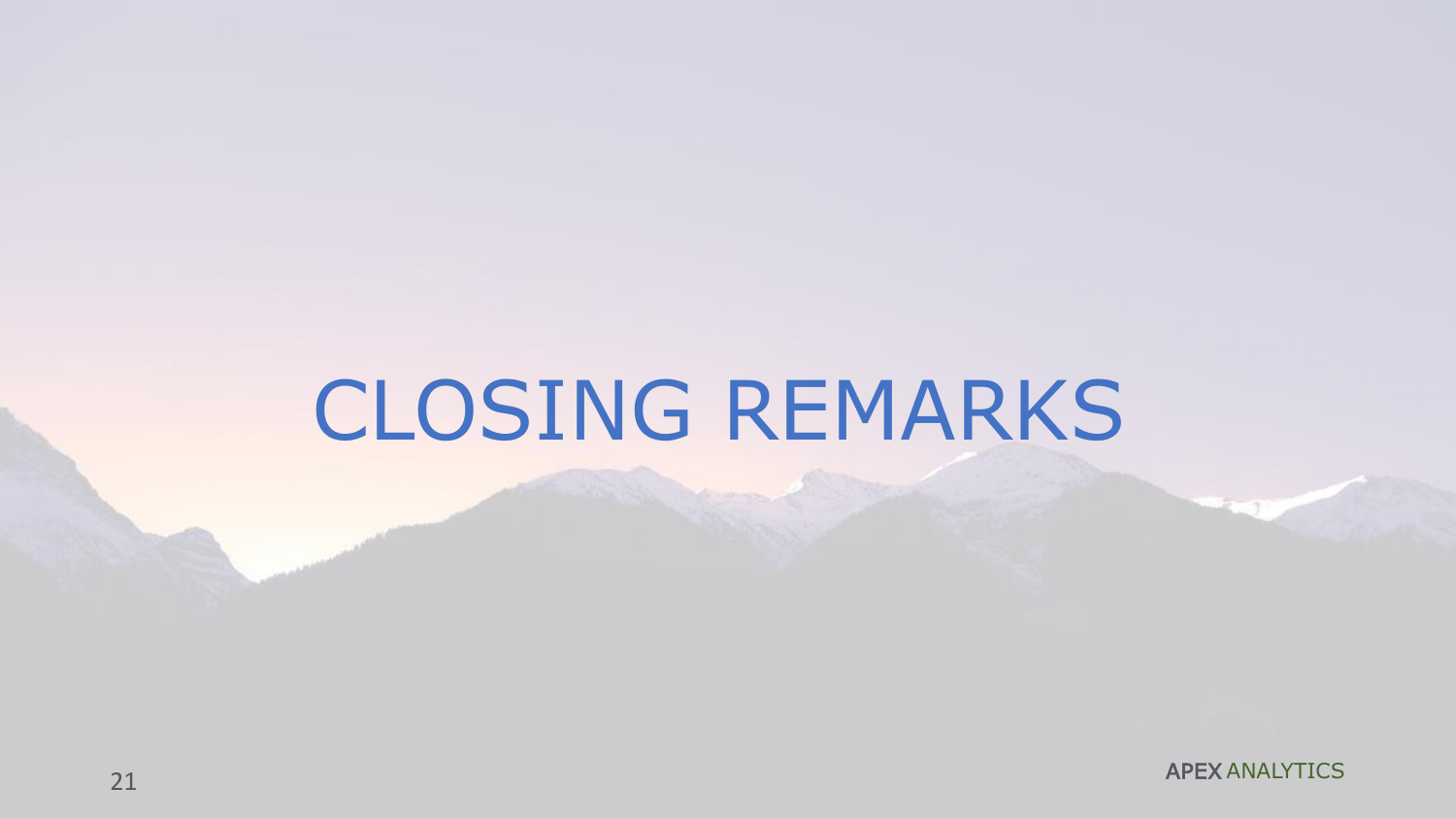

- **Example of Selian Example 1:** Push-button opt-in  $\blacksquare$  High opt-in rates  $\sim$  80%
- Overlapping territories: Partner or estimate leakage
- Cooling season: No
- **E** Heating season: Yes
- **Persistence: TBD, but highly likely**
- Impacts on marriage issues!: What says the audience?